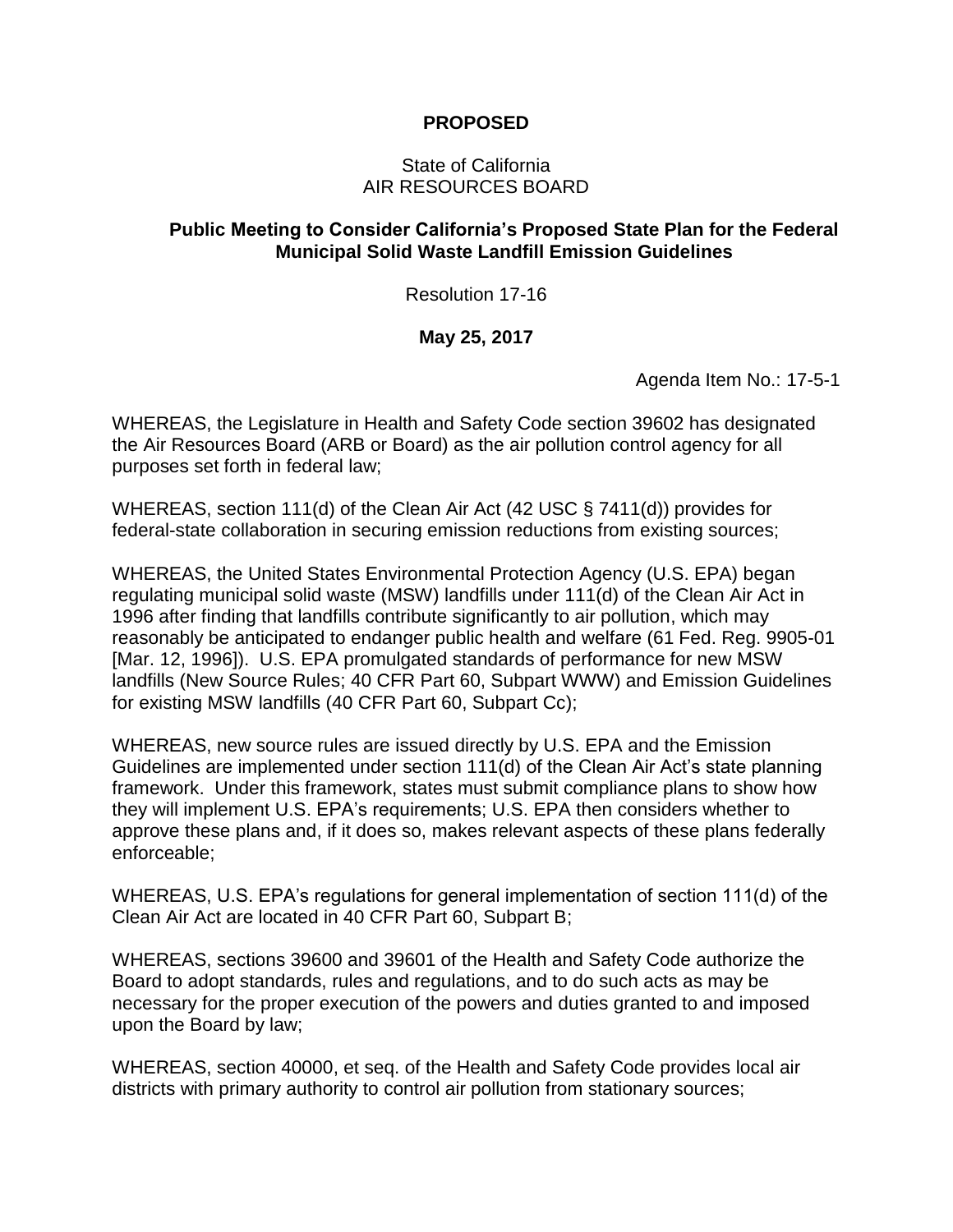WHEREAS, sections 38501, 38510, and 38560 of the Health and Safety Code provides ARB with primary authority to control sources of greenhouse gas emissions and the flexibility to coordinate with other agencies for implementation and enforcement;

WHEREAS, on September 26, 1997, California submitted its State Plan to comply with 40 CFR Part 60, Subpart Cc, which became effective on November 22, 1999;

WHEREAS, those Emission Guidelines have been implemented and enforced through local air district landfill rules since their effective date;

WHEREAS, as a priority discrete early action measure under Assembly Bill 32 (Ch. 488, Stats. 2006) (AB 32), ARB adopted its Landfill Methane Regulation (LMR) (Cal. Code of Regs., tit. 17, § 95460 et seq.) in 2009, which became effective in 2010;

WHEREAS, the LMR has been implemented and enforced jointly by ARB and local air districts that have signed a memorandum of understanding since their effective dates;

WHEREAS, the LMR realizes an additional 87,173 metric tons of  $CO<sub>2</sub>e$  per year of greenhouse gas reductions and 195 short tons per year of non-methane organic compounds (NMOC) beyond the reductions achieved under the Emission Guidelines;

WHEREAS, the LMR's substantial reductions of methane (a powerful climate-forcing pollutant), ozone-forming NMOC, and noxious/malodorous compounds have important public health benefits, particularly for environmental justice and disadvantaged communities affected by such emissions;

WHEREAS, on August 29, 2016, U.S. EPA published final New Source Performance Standards (40 CFR, Part 60, subpart XXX) for new sources, and Emission Guidelines (40 CFR, Part 60, Subpart Cf) for existing sources to reduced NMOC and methane emissions from MSW landfills;

WHEREAS, under 40 CFR, Part 60, Subpart Cf, section 60.30f(b), states must submit State Plans to U.S. EPA no later than May 30, 2017;

WHEREAS, section 111(b) of the Clean Air Act and title 40 CFR Part 60, Subpart B, requires that one or more public hearings, preceded by at least 30 days notice and an opportunity for public review must be conducted prior to adoption and submittal to U.S. EPA of any State Plan;

WHEREAS, beginning in November 2016, ARB staff communicated with stakeholders about the recently promulgated Emission Guideline and formed a 111(d) Landfill Workgroup (or "workgroup") consisting of representatives from the local air districts, U.S. EPA, California Air Pollution Control Officer's Association (CAPCOA), and other interested parties;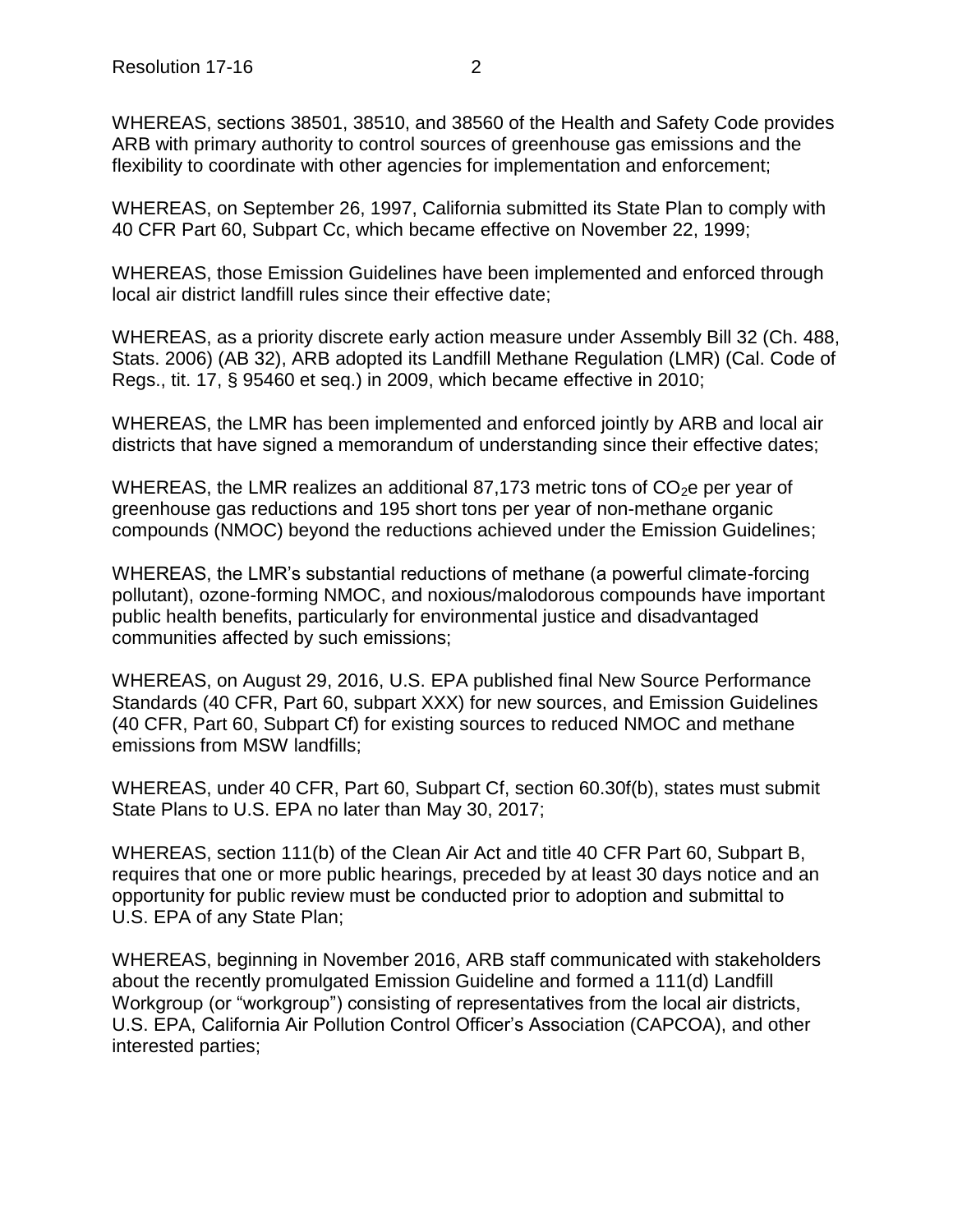WHEREAS, in January 2017, ARB staff held a public meeting to discuss California's strategy for compliance with the Emission Guidelines;

WHEREAS, on February 2017, ARB staff received comments from the public meeting in support of ARB's efforts to seek "equivalency" with the Emission Guidelines using California's more stringent LMR as the compliance plan;

WHEREAS, on April 24, 2017, ARB staff provided notice of the May 25, 2017 public meeting with a copy of the proposed State Plan to the public, U.S. EPA, and local air districts;

WHEREAS, ARB is proposing to comply with the Emission Guidelines by submitting its LMR as its compliance plan;

WHEREAS, ARB recognizes the importance of reducing methane emissions from landfills and supports U.S. EPA's Emission Guidelines to assist in addressing the scientifically proven effects of climate change. ARB identified reducing methane as a priority discrete early action measure in its initial AB 32 Scoping Plan. ARB reaffirmed its commitment in its recently approved Short-Lived Climate Pollutant Reduction Strategy and 2017 Climate Change Scoping Plan Update;

WHEREAS, all of the MSW landfills that would have been required to install new controls under the Emission Guidelines have already installed controls under the LMR;

WHEREAS, the LMR's provisions are more stringent than the comparable provisions in the Emission Guidelines and, therefore, the LMR achieves greater emission reductions for both greenhouse gases and NMOC;

WHEREAS, in addition to achieving greater public health and climate benefits, submittal of the LMR as California's State Plan to comply with the Emission Guidelines will assist affected sources with complying with both state and federal air quality requirements and could serve as a model for other states;

WHEREAS, U.S. EPA and ARB have long collaborated to design rigorous and flexible compliance frameworks and this partnership has resulted in significant human health and welfare protections and progress towards meeting our mutual climate change goals;

WHEREAS, ARB believes in the positive synergistic results that national and State governments can achieve when we tackle issues together in a cooperative fashion and looks forward to similar collaborations;

WHEREAS, ARB's regulatory program that involves the adoption, approval, amendment, or repeal of standards, rules, regulations, or plans has been certified by the Secretary for Natural Resources under Public Resources Code section 21080.5 of the California Environmental Quality Act (CEQA; Cal. Code Regs., tit. 14, § 15251(d)),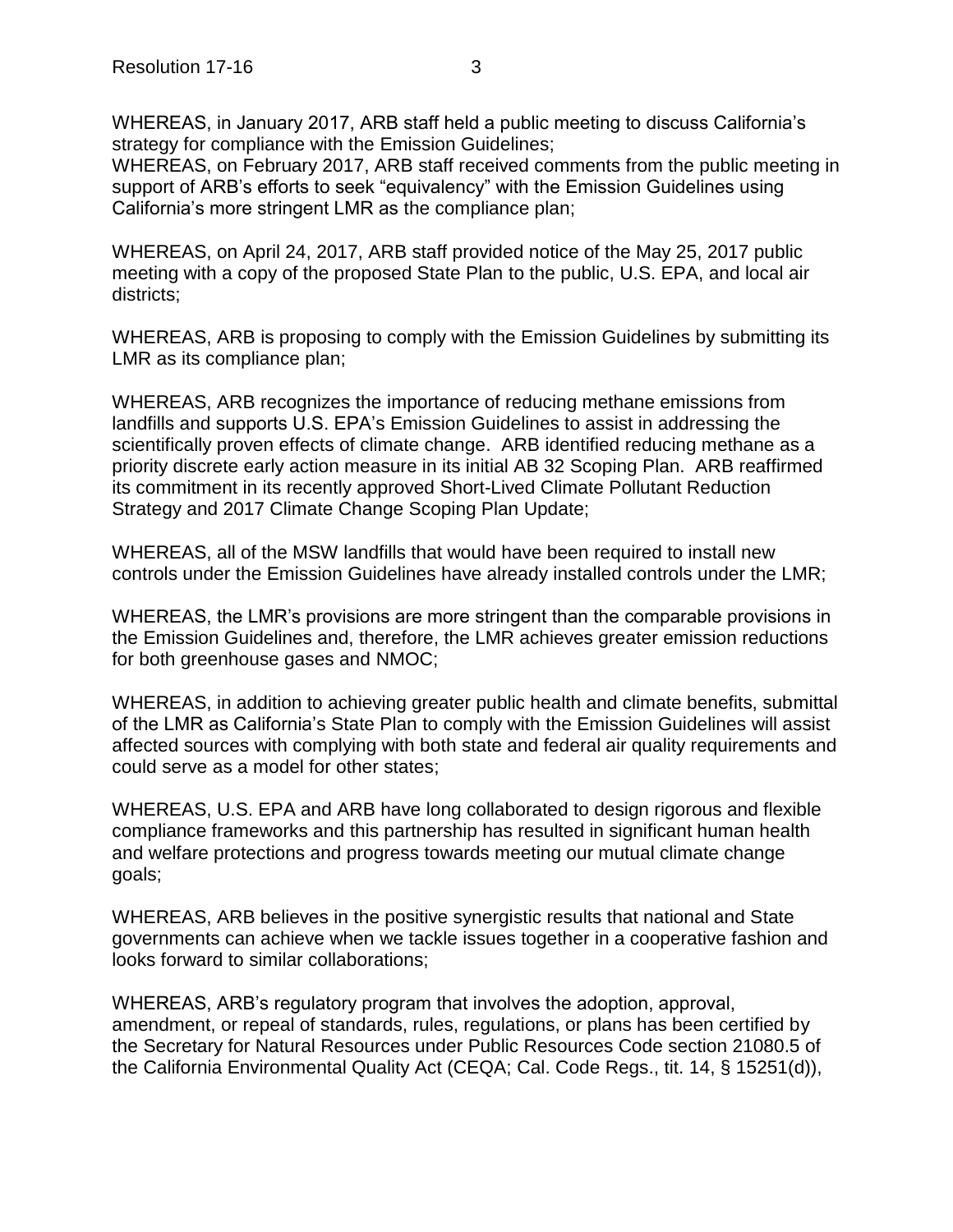and ARB conducts its CEQA review according to this certified program (Cal. Code Regs., tit. 17, §§ 60000-60007);

WHEREAS, ARB conducted an environmental analysis under its certified regulatory program for the proposed State Plan and concluded the proposed State Plan is exempt from CEQA under California Code of Regulations, title 14, section 15061(b)(3) ("common sense" exemption) because there is no possibility that the proposed activity may result in a significant adverse impact on the environment, as described in section III of the State Plan;

WHEREAS, Attachment A is the proposed State Plan titled *California State Plan for Municipal Solid Waste Landfills*; and

WHEREAS, the Board finds that:

The proposed State Plan meets the applicable Clean Air Act requirements;

The proposed State Plan meets the requirements of 40 CFR Part 60, Subpart B;

The proposed State Plan meets or is otherwise more stringent than the requirements of 40 CFR Part 60, Subpart Cf;

The proposed State Plan meets the statutory requirements in Health and Safety Code sections 38501, 38510, 38560, 39600, 39601, 39602, 40000, et seq.;

The proposed State Plan is exempt from CEQA under California Code of Regulations, title 14, section 15061(b)(3) because substantial evidence in the record shows with certainty that there is no possibility that the proposal may result in a significant adverse impact on the environment;

The proposed State Plan was developed in an open public process, in consultation with affected parties, through public workshops, individual meetings, and other outreach efforts, and these efforts are expected to continue; and

The proposed State Plan is consistent with ARB's environmental justice policies and does not disproportionately impact people of any race, culture, or income.

NOW, THEREFORE, BE IT RESOLVED that the Board directs the Executive Officer to determine if modifications to the proposed State Plan are appropriate. If modifications are appropriate, the Executive Officer shall incorporate those modifications. The Executive Officer shall take final action to adopt the proposed State Plan, with or without modifications, forward the proposed State Plan to U.S. EPA, and work with U.S. EPA to ensure federal and state rules work well together.

BE IT FURTHER RESOLVED that ARB certifies, pursuant to 40 CFR Part 60, Subpart B, section 60.23, that ARB provided notice and made the State Plan available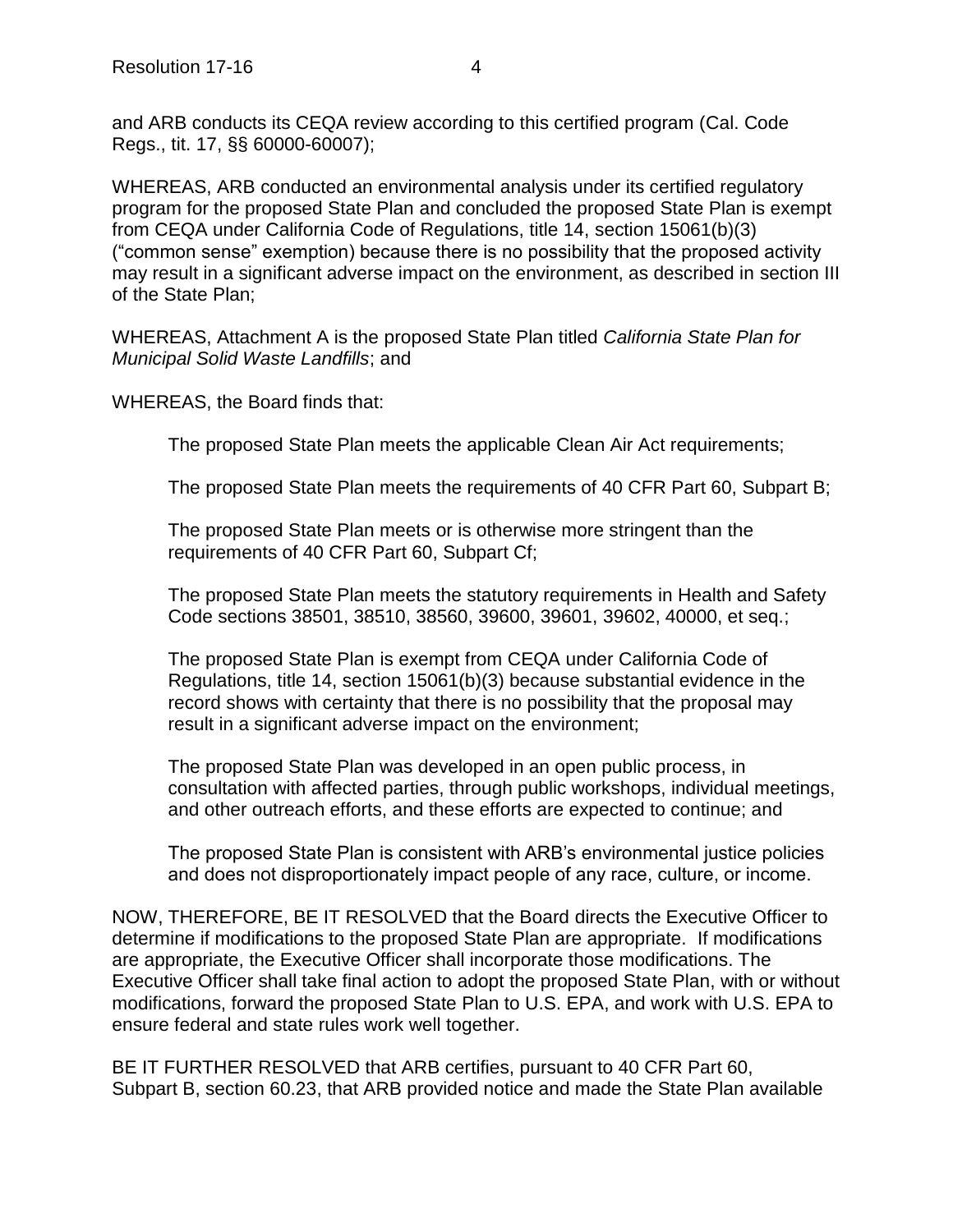for public review at least 30 days before the Board meeting, noticing both U.S. EPA and the local air districts.